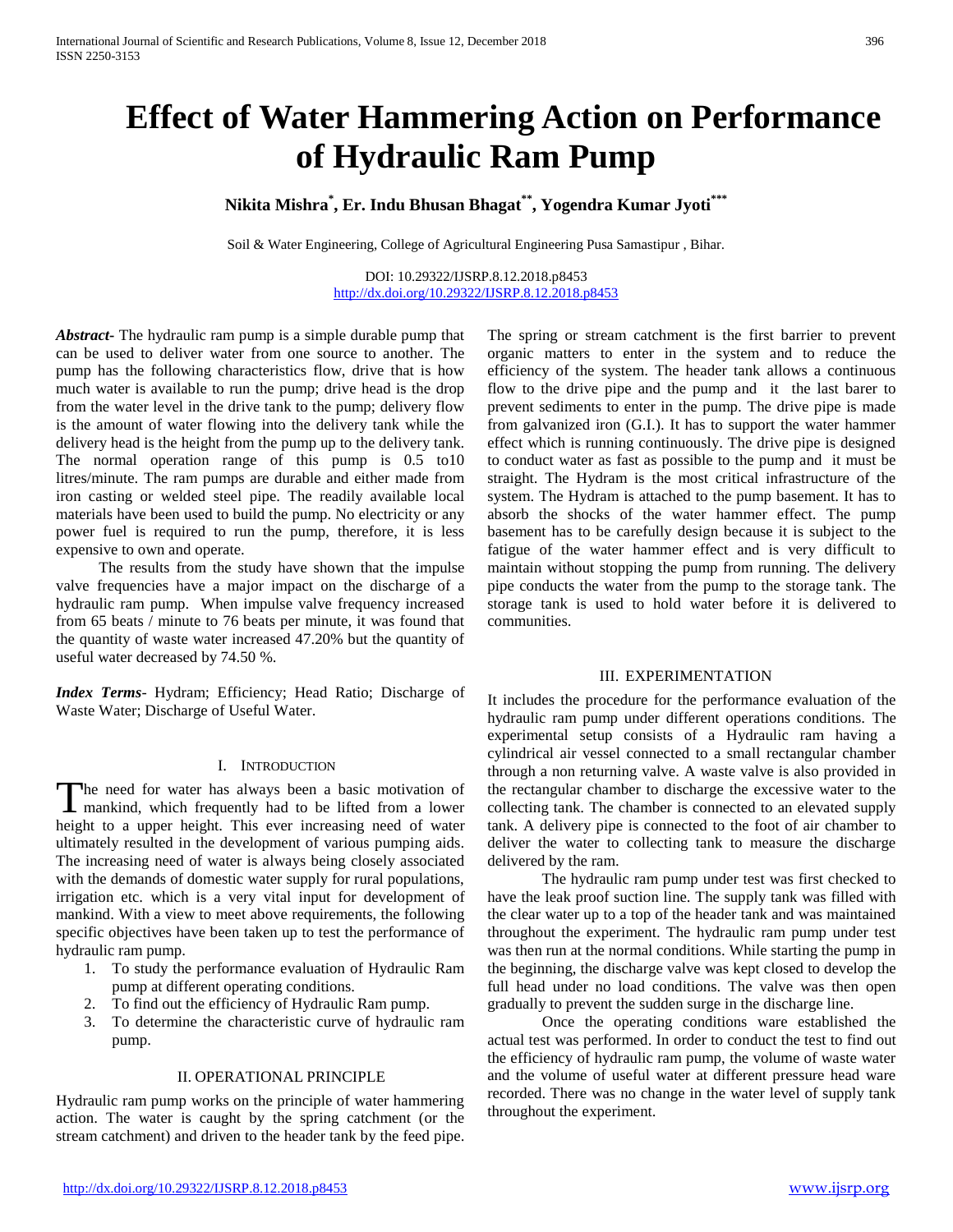While taking the observations to determine the efficiency of hydraulic ram pump, the discharge valve was set at the maximum opening and the observations at different pressure head were recorded. The same time, for a particular pressure head the observations were taken at different discharge rates also by regulating the discharge valve. The same process was repeated for the different pressure heads to get the observations of waste water flow rate and useful water flow rate of hydraulic ram pump.

 These are the following governing equations for calculating amount of water pumped per day. For discharge of waste water:

 $R = \frac{R_2 - R_1}{100}$  **...(1)** Where,  $R =$  rise of water level in measuring tank

in time ( $\Delta t = t_2 - t_1$ ), cm

 $R_1$  = initial level of water in measuring tank at time  $t_1$ , cm

 $R_2$  = final level of water in measuring tank at time  $t_2$ , cm

 $Q = \frac{R \times A}{4t}$  **...(2)** Where,  $Q =$  discharge of waste water, m<sup>3</sup>/sec.  $R =$  rise in water level of water measuring tank of waste water, m A  $=$  area of measuring tank  $(0.42m x)$ 0.289m)  $\Delta t$  = time taken for R, sec

For discharge of useful water:

$$
r = \frac{r_2 - r_1}{100}
$$
 where, (3)

r = rise of water level in time  $\Delta t$  ( $\Delta t$  = t<sub>2</sub>  $-t_1$ ), cm  $r_1$  = initial level of water in measuring tank at time  $t_1$ , cm  $r_2$  = final level of water in measuring tank at time  $t_2$ , cm

$$
q = \frac{AX r}{\frac{\Delta t}{\text{Where}}}
$$
...(4)

q  $=$  discharge of useful water,  $m^3$ /sec  $\Delta t$  = time taken for collecting useful water $(r)$ , sec

D' Aubuisson's efficiency

$$
\eta_a = \frac{qh_d}{(Q+q)h_s} \times 100 \tag{5}
$$

Rankine's Efficiency

$$
\eta_r = \frac{q(h_d - h_s)}{q h_s} \chi 100
$$
...(6)  
Where,

 $\eta_a$  = D' Aubuisson's efficiency of hydraulic ram pump, per cent (%)

| $\eta_{\rm a}$ | = Rankine's efficiency of hydraulic |
|----------------|-------------------------------------|
|                | ram, per cent $(\% )$               |

- $h<sub>s</sub>$  = height of water in supply tank, m
- $h_d$  = delivery head, m
- $Q =$  discharge of waste water,  $m^3/s$
- $q =$  discharge of useful water lifted up,  $m^3/s$

## IV. RESULT AND ANALYSIS

After performing the test on hydraulic ram pump we got following results for different operating conditions. Waste water discharge increases and varies from 2.33 x  $10^{-4}$  m<sup>3</sup>/sec. to 3.43 x  $10^{-4}$  m3/sec with maximum value of 3.43 x  $10^{-4}$  m3/sec at 3.52  $\text{kg/cm}^2$  pressure and useful water discharge decreases from 0.263  $\frac{\text{m}}{2}$   $\frac{\text{m}^3}{\text{sec}}$  to 0.046 x 10<sup>-4</sup> m<sup>3</sup>/sec with maximum value of 0.263 x  $10^{-4}$  m<sup>3</sup>/sec at 0.71 kg/cm<sup>2</sup> of operating pressure.



**Fig: 1 Relationship between head and discharge**

 Hydraulic ram pump has a maximum efficiency of D' Aubussion's efficiency and Rankine's efficiency 51.49% and 48.88% and a minimum efficiency of D' Aubussion's efficiency and Rankine's efficiency 33.23% and 32.34% for a pressure range of 0.70 to 3.52 kg/cm<sup>2</sup> respectively. However, the highest efficiency was not obtained at highest discharge although thelowest efficiency was obtained at lowest discharge.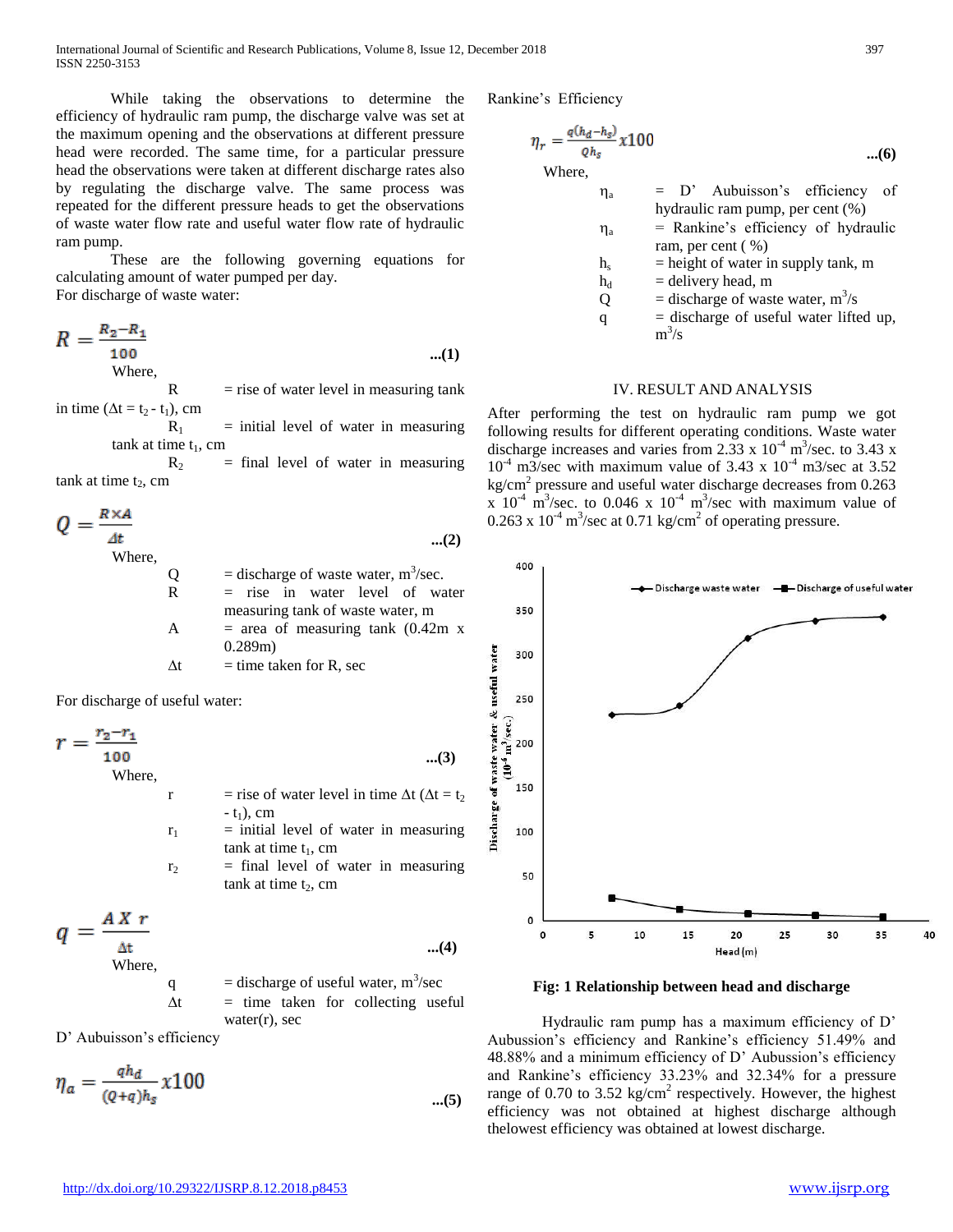Characteristic curves of hydraulic ram working under conditions of constant waste valve lift, constant supply head and varying delivery head. With increase of delivery head the number of impulse frequency beats increases. Keeping the input unaltered, as the head increases the quantity of useful water per beat decreases. With increase in head the waste water per beat decreases slightly.



**Figure 2: Relationship between flow ratio and efficiency**



**Figure 3: Characteristic curves of hydraulic ram pump**

### V. CONCLUSION

We concluded that hydraulic ram pump have a maximum efficiency of 51.49 % (D' Aubussion's efficiency) and a minimum of 32.00 % occurring at discharge of  $0.134 \times 10^{-4}$  $\text{m}^3$ / sec. and 0.046 x 10<sup>-4</sup> m<sup>3</sup>/ sec respectively. However the pump has a maximum discharge of 0.263 x  $10^{-4}$  m<sup>3</sup>/ sec. The pump also has an optimum no. of strokes of 68 beats per minute. The results have also show that as the impulse valve frequency increase the discharge also increases up to an optimum point beyond which the discharges begin to decrease.

#### **REFERENCES**

- [1] Balgude D R, Rupanavar P S and Bagul S P (2015) Designing of Hydraulic Ram Pump. *International Journl of Engineering and Computer Science ISSN:* 2319-7242 Vol. 4, pp. 11966-11971.
- [2] Couzinet A, Gros L and Pierrat D (2013) Characteristics of Centrifugal Pumps Working in Direct or Reverse Mode. *Hindawi Publishing Corporation International Journal of Rotating Machinery.* Article ID 279049, Vol. 3, pp. 11.
- [3] Diwan P, Patel A and Sahu L (2016) Design and Fabrication of Hydraulic Ram with Methods of Improving Efficiency. *International Journal of Current Engineering and Scientific Research (IJCESR)* ISSN (Print): 2393-8374, Vol. 3 (4). pp 5-13.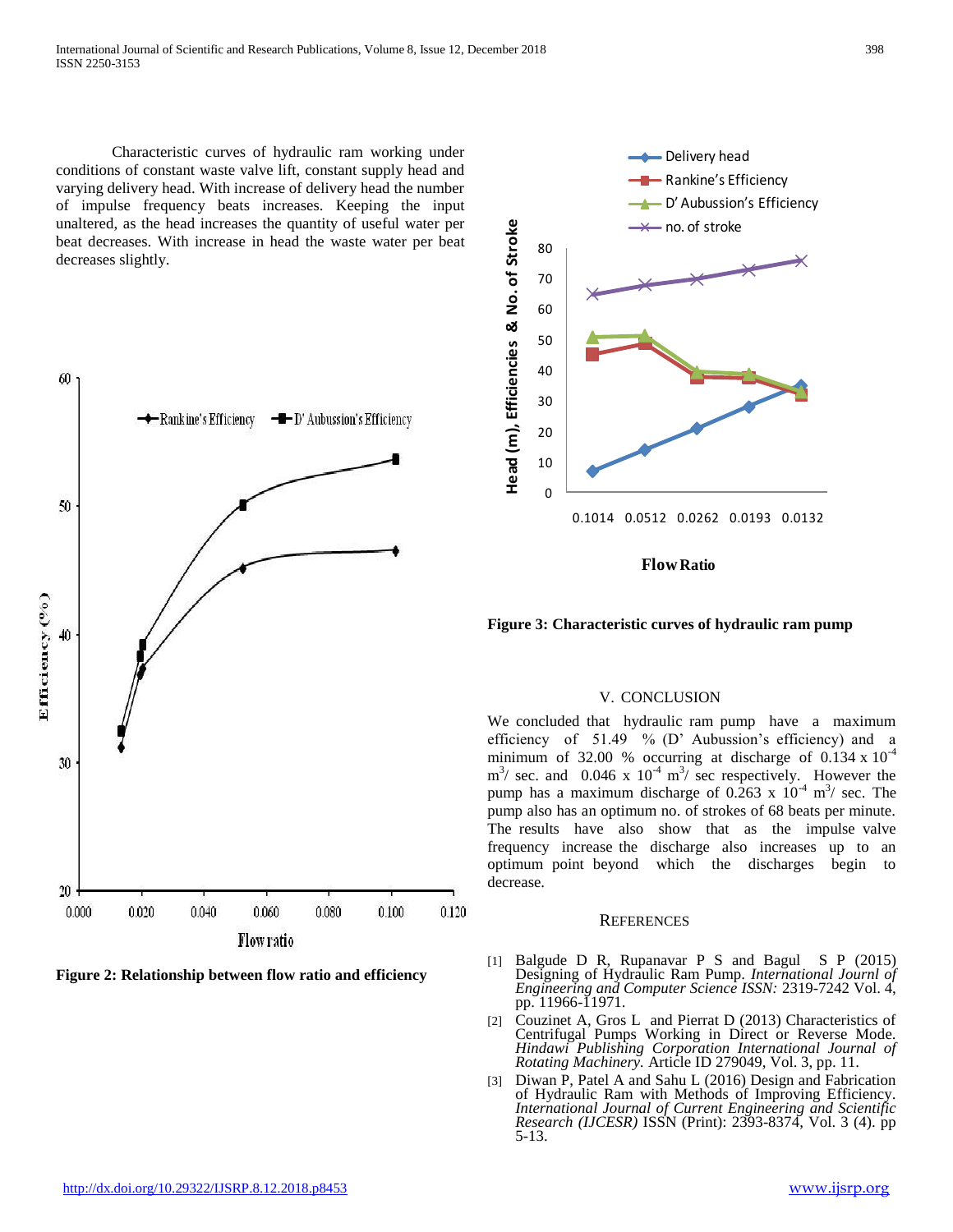- [4] Khune S, Mehroliya S, Pathak A and Deo A (2016) Design of Hydraulic Ram Pump. *International Journal for Innovative Research in Science and Technology,* ISSN: 2349-6010, Vol.2(10).pp. 1-4.
- [5] Mondol S S (2017) Design, Manufacture and Test of Hydraulic Ram pump. *A Thesis of Bachelor of Technology,*  Mechanical Engineering Department of Heritage Institute of Technology. pp. 1-33.
- [6] Nwosu C A and Madueme T C (2013) Recycled micro hydropower generation using Hydraulic Ram Pump. *International Journal of Research in Engineering & Technology,*Vol. 1(3), pp.1-10.
- [7] Sakhare M M (2016) Design & Fabrication of Automatic Hydraulic Ram Pump by Using Principle of Water Hammering Effect. *International Journal of Trend in Research and Development*, ISSN: 2394-9333.Vol. 3(3), pp. 672-674.
- [8] Satyanarayaana D , Kumar S P, Siva G and Kumar T K (2016). Design of Hydraulic Ram Pump. *International Journal & Magazine of Engineering, Technology , Management and Research,* ISSN: 2348-4845. Vol.3(8), pp.72-79 .
- [9] Sheikh S, Handa C C and Ninawe A P ( 2013) Design Methodology for Hydraulic Ram Pump. *International Journal of Mecm. Engg. & Robotics Res.* ISSN: 2278-0149. Vol. 2 (4). pp. 170-175.

#### AUTHORS

**First Author** – Nikita Mishra, Soil & Water Engineering, College of Agricultural Engineering Pusa Samastipur , Bihar **Second Author** – Er. Indu Bhusan Bhagat, Soil & Water Engineering, College of Agricultural Engineering Pusa Samastipur , Bihar

**Third Author** – Yogendra Kumar Jyoti, Soil & Water Engineering, College of Agricultural Engineering Pusa Samastipur , Bihar.